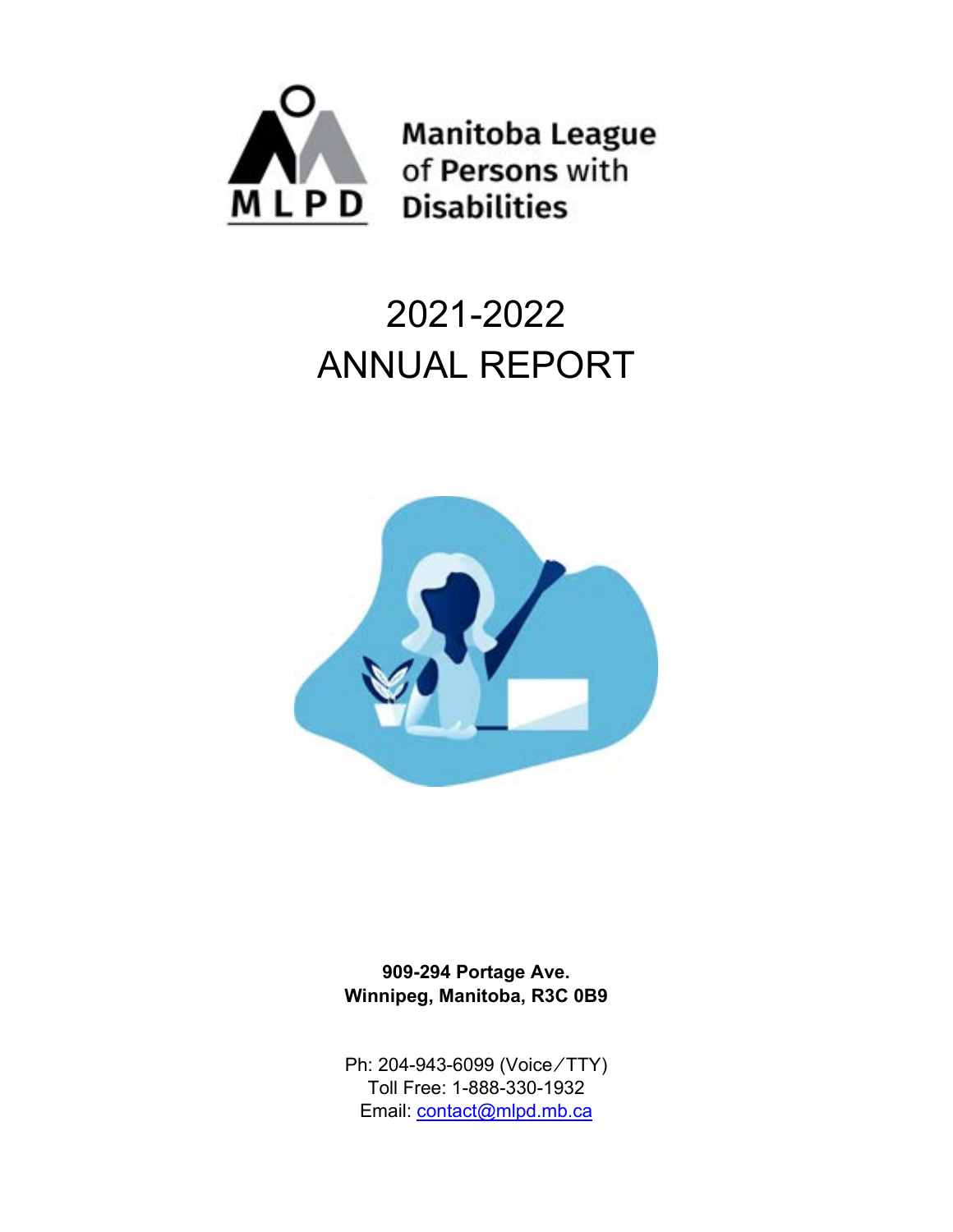## **Table of Contents**

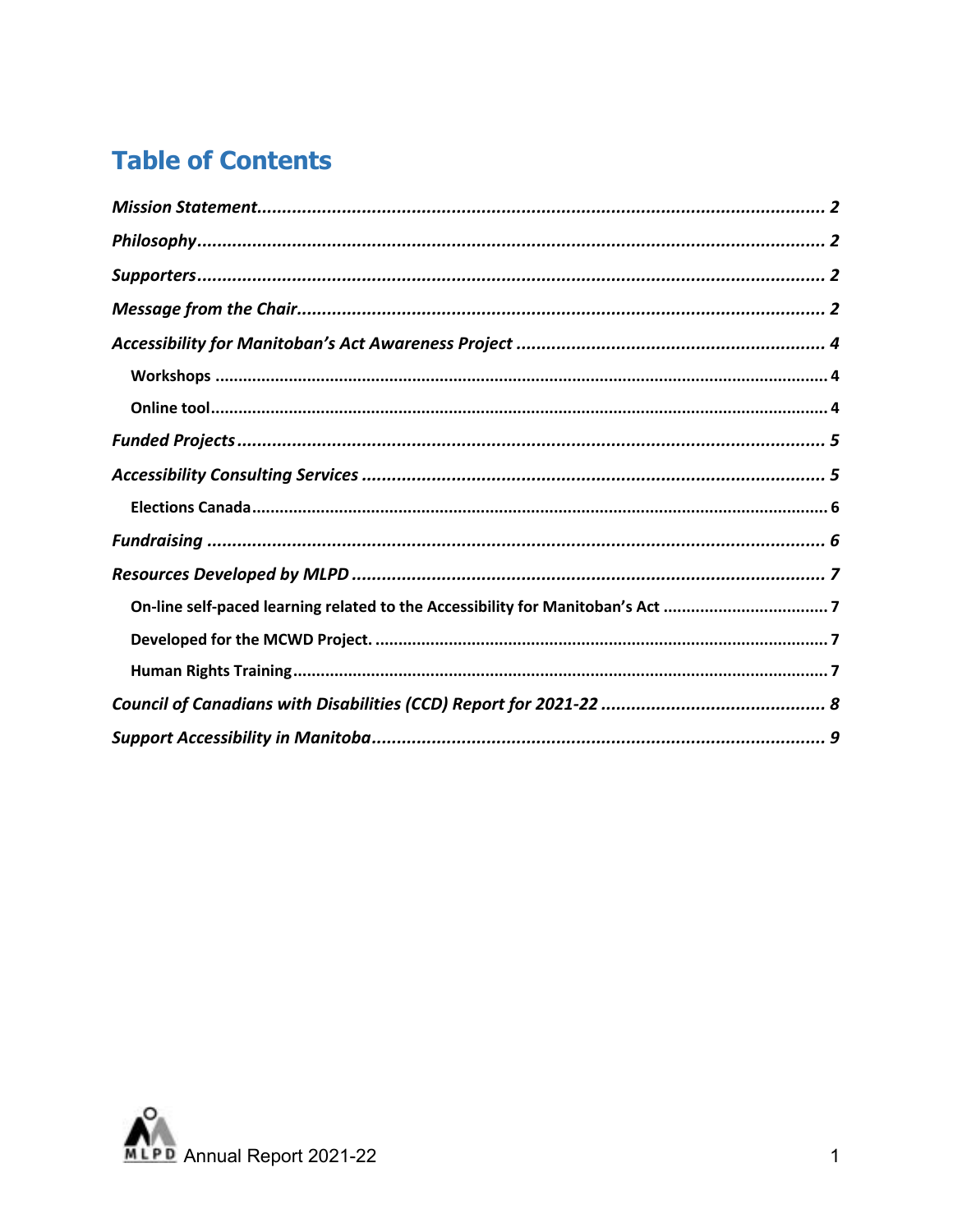## **Mission Statement**

MLPD is a united cross-disability voice promoting a fully accessible and inclusive Manitoba.

## **Philosophy**

- 1. Manitobans with disabilities have the same rights and responsibilities as any other person.
- 2. All persons, regardless of abilities, must have access to opportunities in order to exercise these rights.
- 3. An accessible and inclusive society benefits everyone.

## **Supporters**

The work of MLPD to increase accessibility in Manitoba is made possible by the following:

#### *Foundations and Community Organizations*

Michael John Rosner Fund at the Jewish Foundation of Manitoba Gail Asper, O.C., O.M., LL.D and Michael Paterson. Waterfront Foundation

#### *Governments*

Manitoba Government, Department of Families Manitoba Government, Manitoba Bridge Grant

#### *Corporations*

Assiniboine Credit Union

#### *Private Donations*

From Individual Supporters like YOU

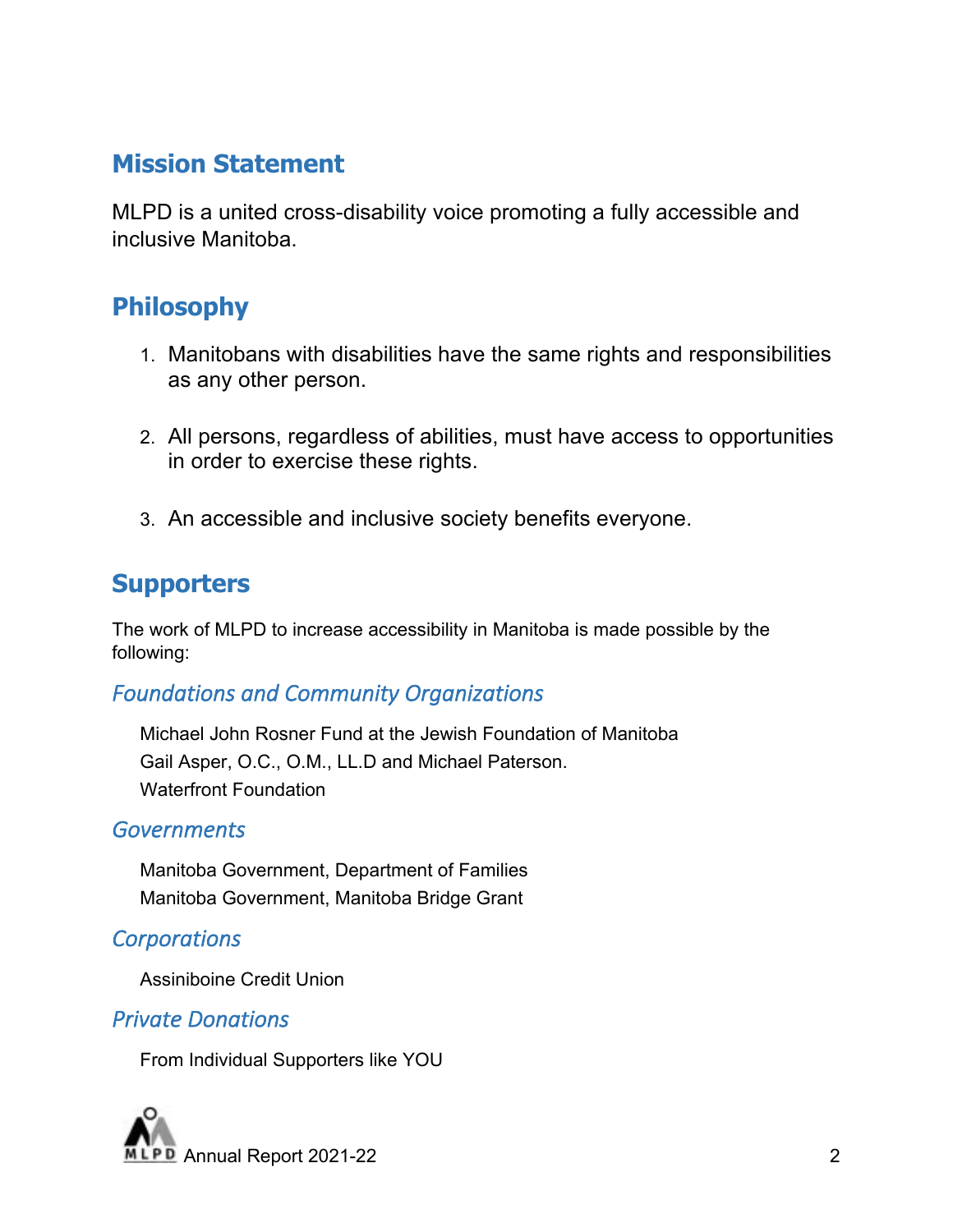### *Council Members (as of March 31, 2022)*

Joelle Robinson, Chair Funmi Afolabi, Treasurer Alexandréa Nadeau, Secretary Olubunmi Aregbesola Ebenezer Ayim Robert (Phil) Graham Erin Honke

Alan Levy (appointed) Kevin Linklater Patricia Locken Natividad L. Dinulos (appointed) Andrew Boryakavich (Resigned in January 2022) Mohamed Behi (Resigned in December 2021)

We also want to thank Rosalie Best and Jennifer Sande who both left in December 2021 to pursue other opportunities. Welcome to Debby McLeod who joined us on December 1, 2021 as our new Accessibility Co-ordinator.

# Thank You!

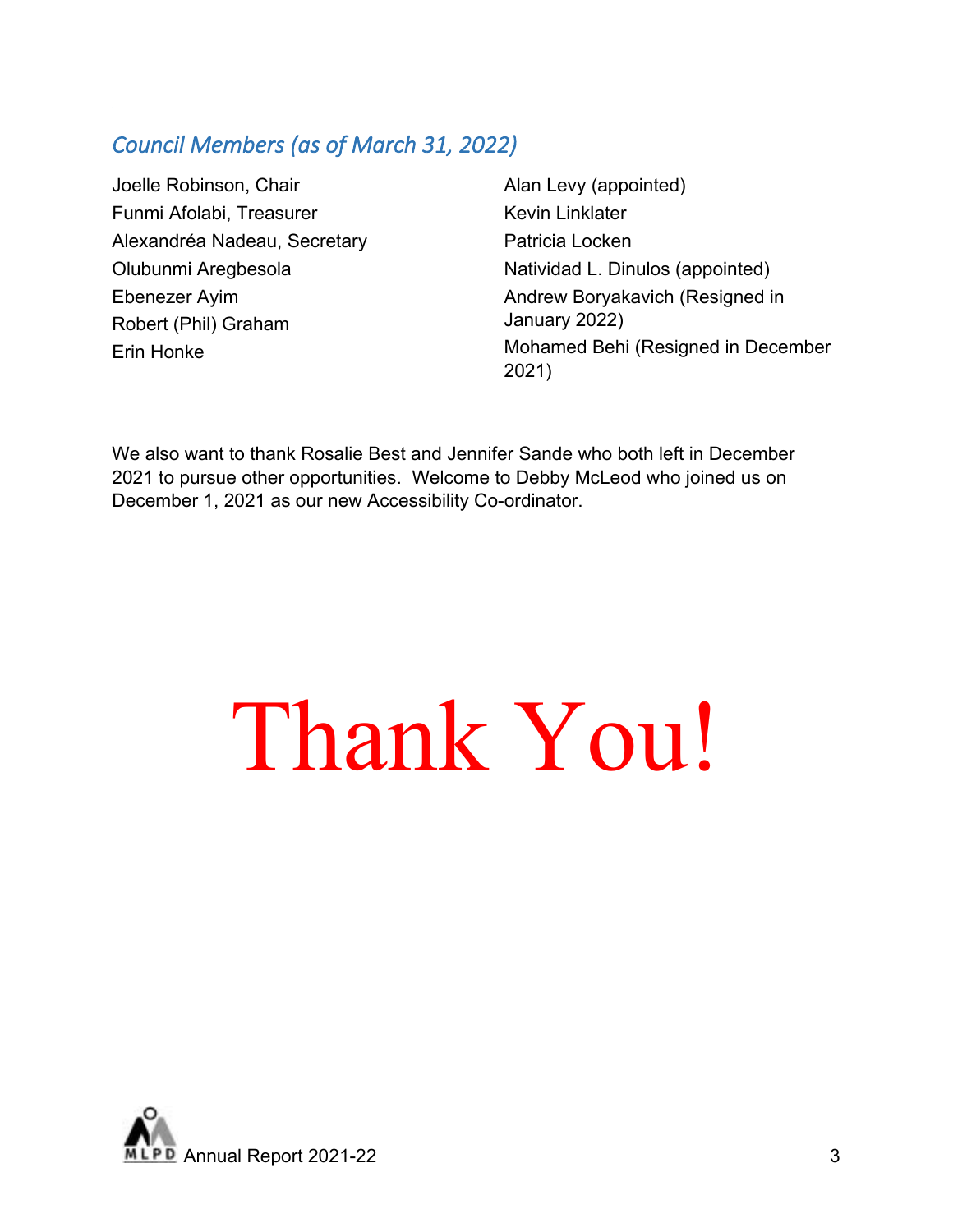## **Message from the Chair**

MLPD has continued on our path of rebuilding and rejuvenation in 2021-22. From being on the brink of organizational collapse in the spring of 2020, to the posting of modest surpluses in the past two fiscal years, MLPD has regained our financial stability and reclaimed our voice and purpose.

Our success has been thanks to the dedication and devotion of our Operations Manager, Kaye Grant, the focus of our previous Chair Whitney Hodgins and our current Provincial Council. We have an active and energetic fundraising committee and we have explored and obtained many new funding opportunities.

We have navigated the obstacles of Covid-19 and taken advantage of the opportunities presented by it. Thanks to the leadership of our previous Chair, Whitney Hodgins, we received several Covid-19 stability grants which helped during this past fiscal year and gave us valuable breathing room to apply for and receive other grant and project funding.

We were very busy this year with various projects, presentations and fundraising activities, including numerous educational webinar presentations on *The Accessibility for Manitobans Act.* Complete details of our projects are available on our website mlpd.mb.ca.

We have worked hard to bring structure to our Council and Committees. We have been reviewing our Constitution (By-laws) and pursuing needed amendments so we can operate more effectively and cost efficiently. We adopted Terms of Reference for all Board Committees which provided much needed focus to our Executive, Fundraising, Connections and Staff Liaison Committees. We have instituted a "Staff and Council Engagement" session at the beginning of every Council meeting to build connections and relationships that are integral to the function of the organization.

With the generous support of Assiniboine Credit Union, we were able to retain the services of Storypoint Consulting who provided an analysis and report on our fundraising activities. We have been working on implementing this direction to enhance the effectiveness of our efforts to ensure the continued financial health of MLPD.

We reached out to our membership and supporters to garner their views on our role and priorities. As a result, we are continuing to prioritize advocating for our community and education about the rights of people living with disabilities.

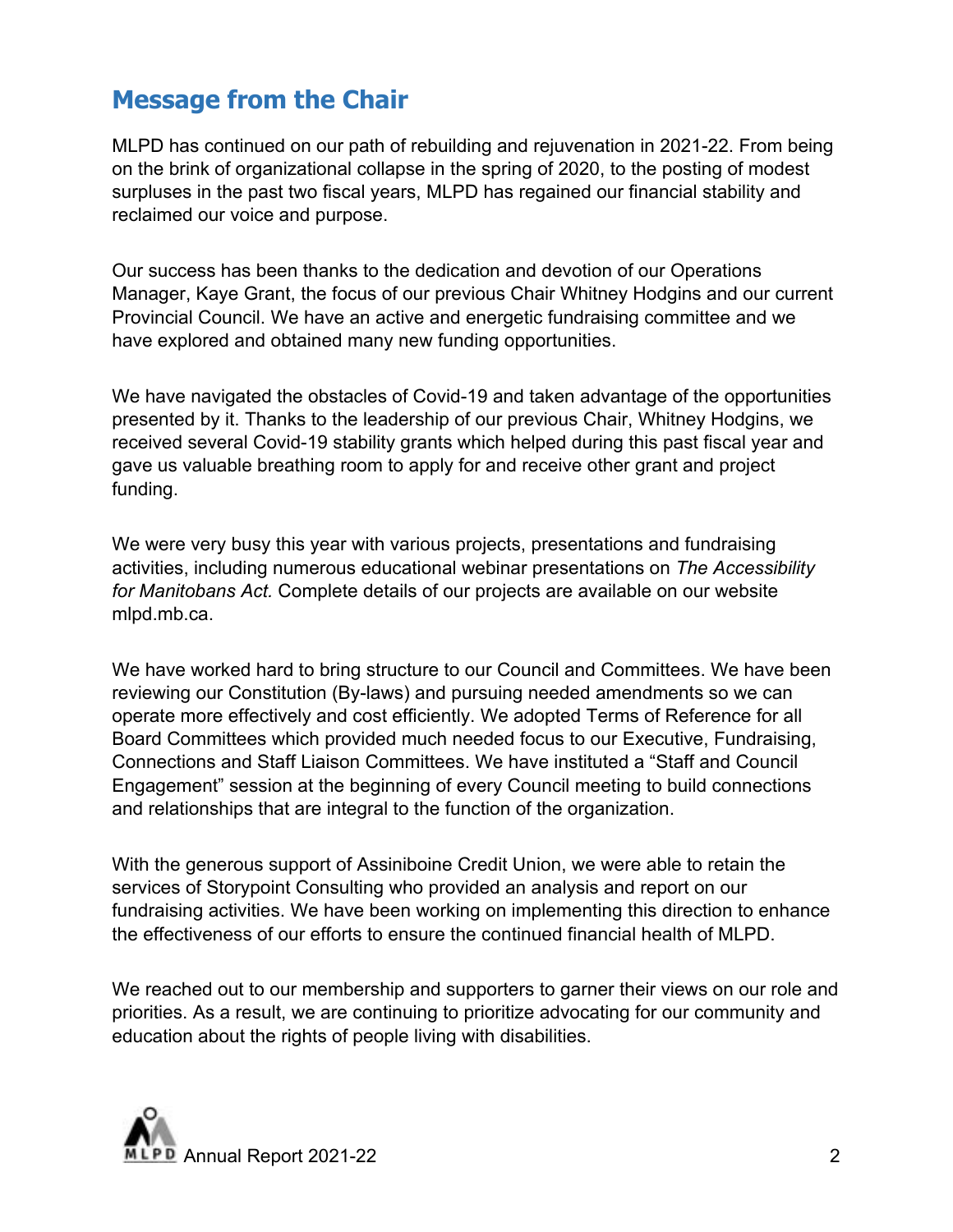As part of our quest to regain financial stability, we have eliminated the expense of a bookkeeper and secured the services of a Chartered Accountant who has generously donated her time and expertise to us. Melissa Emslie, CA has helped us immensely and we are extremely fortunate to have her join us.

Our people are our strength, and we continue to seek new volunteers and Council members. Currently, our work is constrained by our limited capacity. We need more community members to serve on our committees and on the Council. Currently, we have had to decline projects and opportunities because we simply do not have the human resources available. We encourage everyone to become actively involved with us so we can continue to move forward.

Unfortunately, we lost two of our team members this year to other opportunities. Jennifer Sande and Rosalie Best left MLPD but their contributions and unique abilities are not forgotten and are greatly appreciated. Rosalie does continue with us as an independent contractor, and she did a fantastic job creating and delivering the accessibility education webinars that are so important to our mission.

In the wake of the departure of Jennifer and Rosalie, we welcomed Debby McLeod as our Accessibility Coordinator. Debby brings many years of experience in the health care system and brings tremendous enthusiasm and energy to her work. In addition to her role as Accessibility Coordinator, Debby has taken on the daunting task of seeking corporate donations and pursuing private foundation grant funding.

We must acknowledge Kaye Grant, our Operations Manager who does a wonderful job and is the glue that has held MLPD together through some very challenging times. I also want to thank Funmi Afolabi, our Treasurer who is resigning from that position and Alexandrea Nadeau, our Secretary, who is doing a wonderful job and is extremely important to our operation. We are grateful that she has agreed to continue in this role. I am excited to continue working with her this coming year.

With our great team and our energy and enthusiasm, I am confident that MLPD will continue to serve our community for many years to come!

Joelle Robinson LL.B MLPD Chair

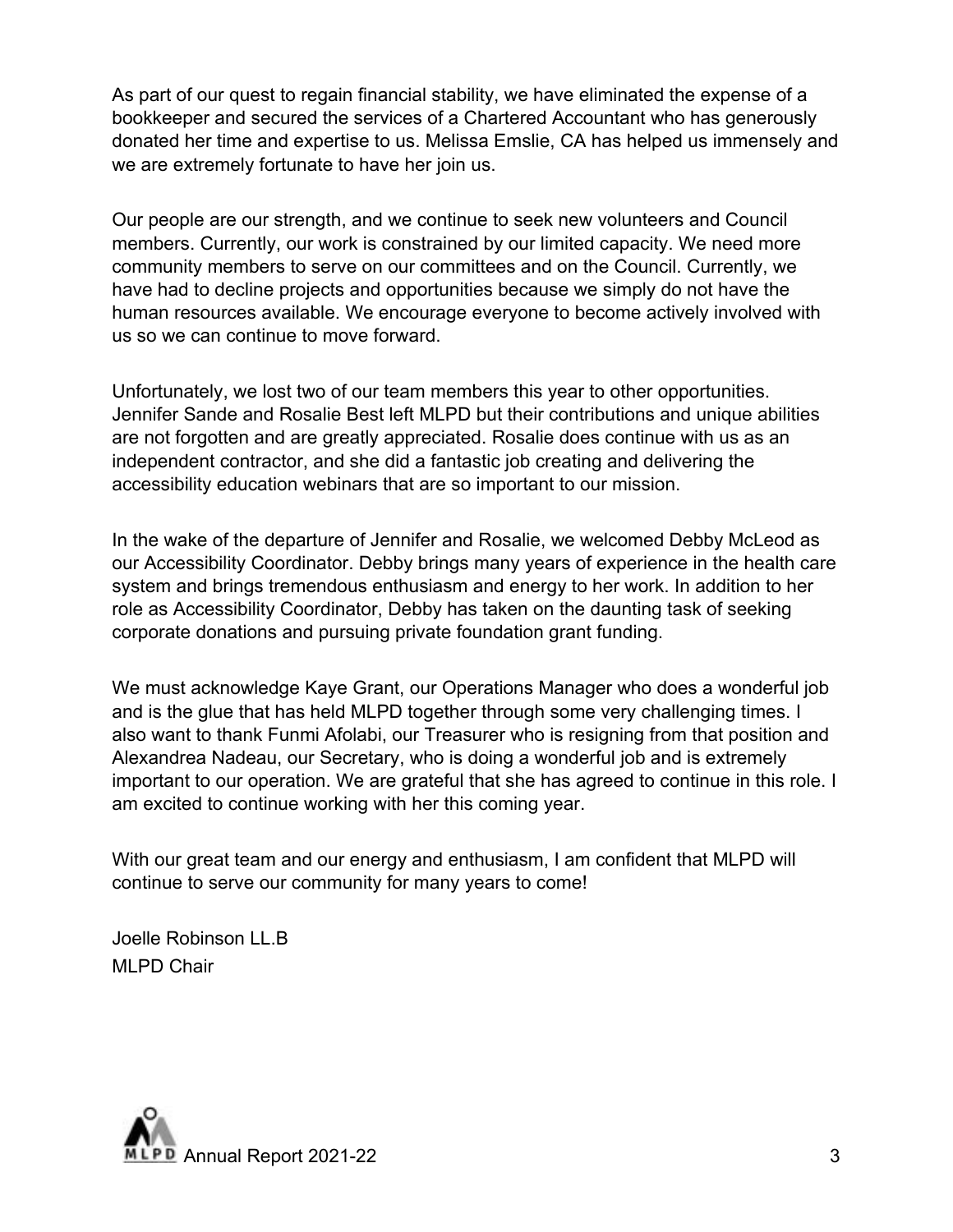## **Accessibility for Manitoban's Act Awareness Project**

#### **Workshops**

In the year 2021-22 MLPD continued its work delivering Accessible Employment workshops with funding from the Manitoba government. These workshops were designed to help employers understand the barriers faced by workers with disabilities as well as provide them with information about the Accessible Employment regulation and in general the *Accessibility for Manitobans Act*. We were able to deliver 12 workshops virtually using the Zoom platform.

These webinars were targeted to small employers in Manitoba although many of the employers attending were in Winnipeg. We partnered with a variety of organizations and associations to help organize and promote the workshops. We wish to thank the following organizations which partnered to host workshops over the past two years which include:

- Abilities MB (Various HR reps from businesses)
- CCEDNet
- City of Winnipeg
- Winnipeg Chamber of Commerce: CODE Webinar Series
- CPHR
- Elections Manitoba
- Eyecandy Lash Academy
- MAO MAAW Event
- MLPD- DEAM
- MPI
- United Way Winnipeg
- University of Winnipeg Human Resources
- Winnipeg Chamber of Commerce and World Trade Centre
- World Trade Centre in French
- YMCA Enterprise Centre

We wish to thank these partners for engaging and helping host/promote our webinars.

#### Online tool

MLPD also created a self-paced online learning tool with similar objectives to the workshops but with a focus on providing a place where employees could log in and explore the material at their own pace. This tool is hosted on MLPD's website and is available as needed to anyone interested in learning more. See the section Resources Developed by MLPD below.

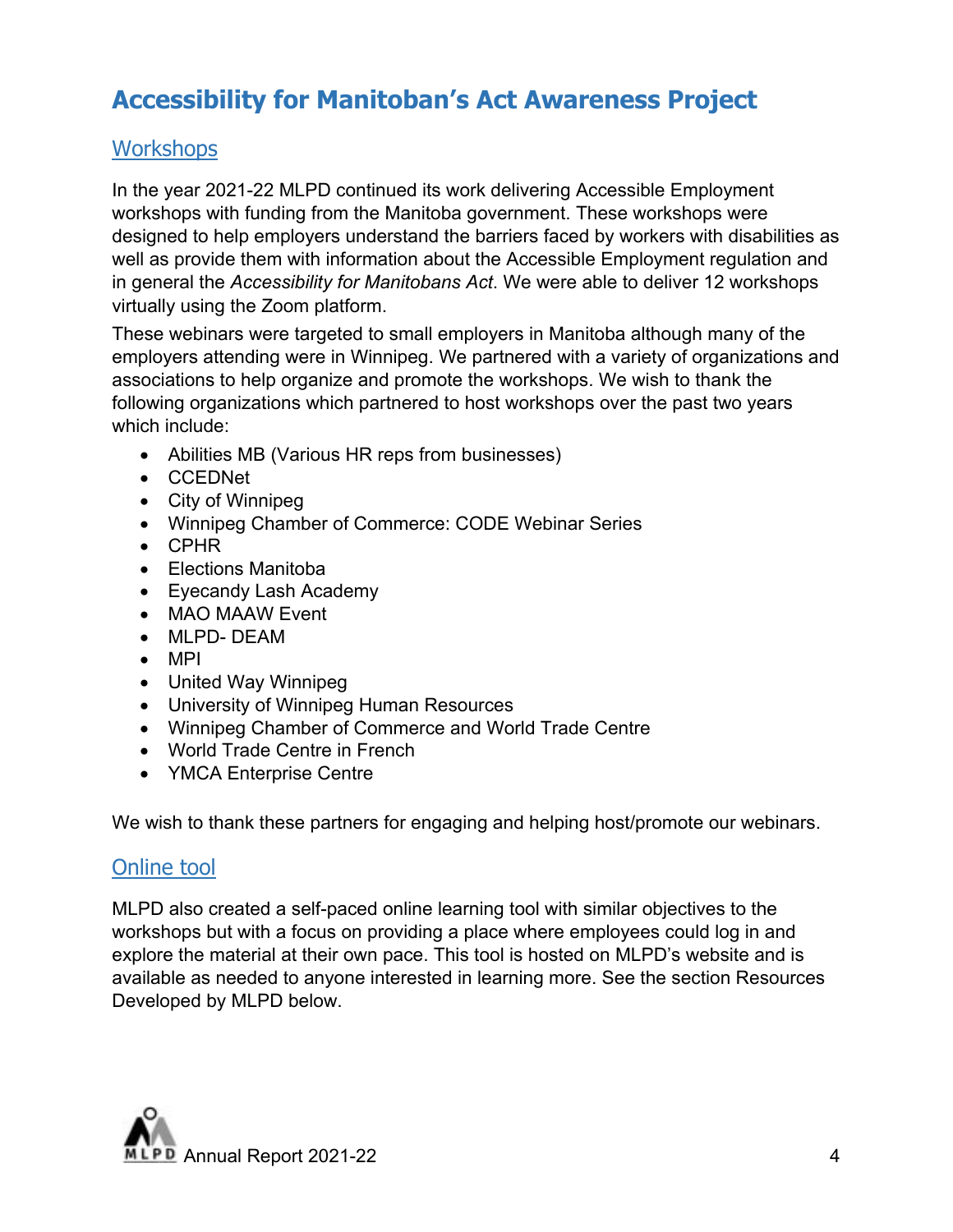## **Funded Projects**

The Mid-Career Workers with Disabilities Project is led by Sue Coffee with Ontario Tech University and includes three other universities and four NGO organizations in the disability sector. This project is continued from last year. The partners include:

- o York University
- o Nipissing University
- o Durham College
- o Council of Canadians with Disabilities (CCD)
- o Quebec Association for Equity and Inclusion in Post-Secondary Education (AQEIPS)
- o National Educational Association of Disabled Students (NEADS)
- o Manitoba League of Persons with Disabilities (MLPD)

This project developed resources to help mid-career workers with disabilities. MLPD is participating on the steering committee and is responsible for developing two resources targeting mid-career workers with disabilities.

Canadian Council for Rehabilitation and Work (CCRW) – DCIF (Disability Confidence Impacts on Finance)

This project is developing tools and resources specific to the Canadian financial sector and focus on the priority areas of accessible service design/delivery and accessible workplaces.

MLPD's main responsibility is to commit a minimum of four hours per week to the project, which may include various activities such as attending regularly scheduled General Partner and Advisory Committee meetings, reviewing materials, contributing to project objectives, providing constructive feedback, and supporting and promoting the final Toolkit. And participate in key knowledge translation activities as they relate to the foundational research, dissemination, implementation, and evaluation plans for the DCIF Toolkit.

This is a project continued from last year. Over this year we have been active in engaging our reviewers to review the materials developed and to provide feedback on them. We have engaged in three reviews as the materials were improved based on feedback from MLPD as well as the other partners in this project

## **Accessibility Consulting Services**

Since the implementation of the *Accessibility for Manitobans* Act (AMA), MLPD has worked with Crown corporations and government departments to develop accessibility plans. These organizations were required to consult with disability organizations under the Accessibility for Manitobans Act. Unfortunately, there are not many Manitoba organizations who require these services.

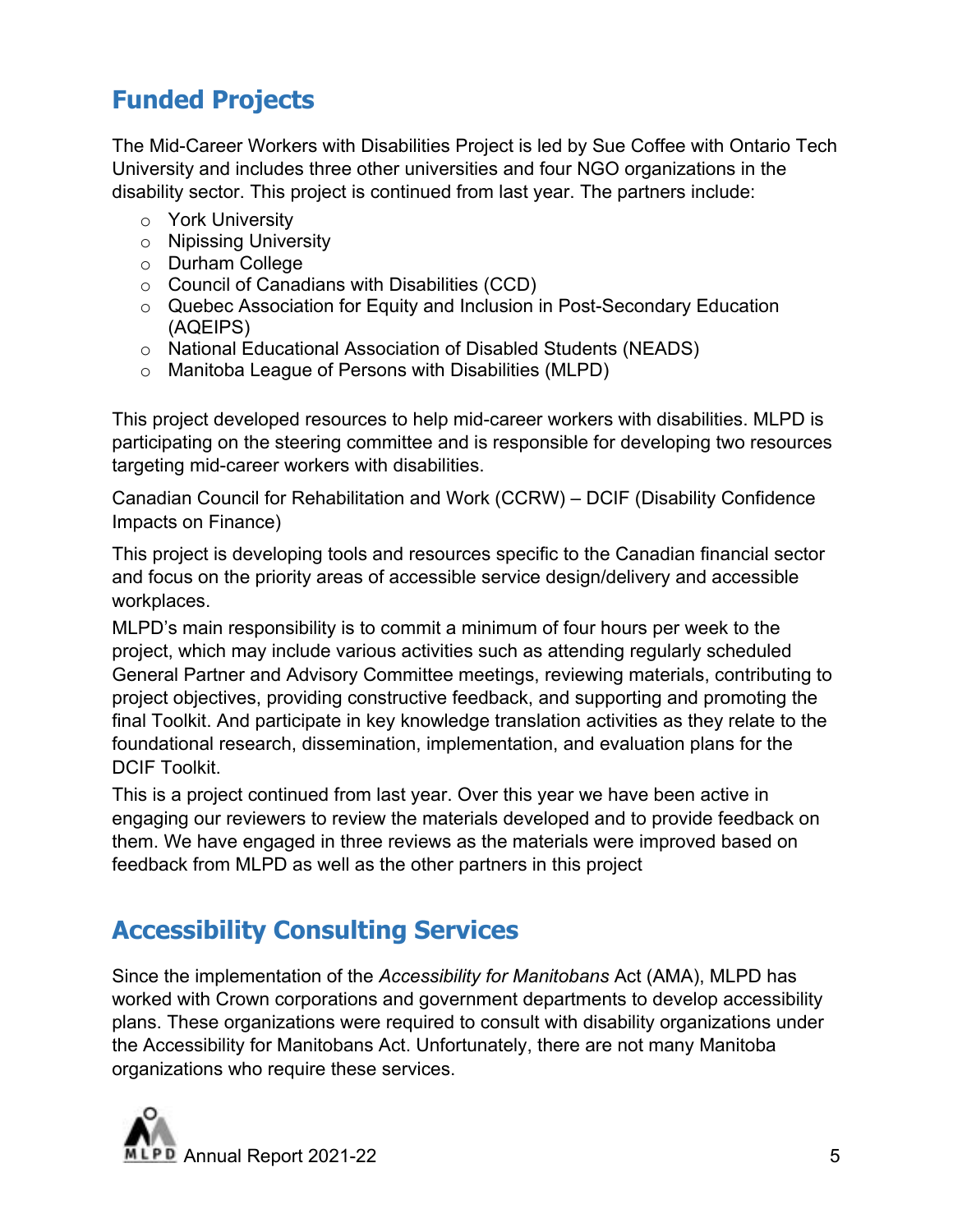MLPD also offers an auditing-type service through the Accessibility Reviewers Program. Reviewers are hired to provide feedback on the accessibility of products or services of public, private or not-for-profit organizations. This year we have engaged our Reviewers to provide feedback for our CCRW project as described earlier in this report.

#### Elections Canada

MLPD delivered five workshops on behalf of Elections Canada's Inspire Democracy Program. We partnered with community organizations such as St. Amant and shared the information with Disability Support Workers (DSW). The DSWs use the information to support their clients to make a plan to vote and to ensure they had access to any accommodations needed. With the very short period between the Election call and the Election we had to implement our plan very quickly. Jennifer Sande had delivered our first contract on this, so she was able to quickly launch our workshops. The main difference between this delivery and the previous one was having to do it all virtually. While this streamlined the task and reduced travel, it didn't allow us to set-up voting stations at various places so people could test out the voting process.

Elections Canada (EC) has been building its partnerships with community organizations in an effort to spread accessibility information about three areas: Running in an Election, Voting in an Election, and Working in an election. They have also asked for feedback about how accessibility can be improved. This is the second time MLPD has partnered with EC and the Inspire Democracy program, and we are impressed with their commitment to accessibility. Visit the website for information here for more information: http://www.inspirerlademocratie-inspiredemocracy.ca/index-eng.asp

We have been retained to provide a similar campaign in the upcoming Federal election anticipated to happen in fall 2023.

## **Fundraising**

With Funding from Assiniboine Credit Union, MLPD was able to retain the services of a consultant to help develop a fundraising plan. We have a very comprehensive plan but have struggled to find sufficient capacity to implement it fully. However, our fundraising committee has been busy identifying a number of grant opportunities and we were successful in obtaining funding with New Horizons for Seniors (a federal department) to develop a Resource Guide for Seniors with Disabilities. We have partnered with the Manitoba Association of Seniors' Centres to develop this guide. This is a one-year project but was just launched on March 28, 2022.

We have submitted four other funding applications and hope to hear soon regarding their success.

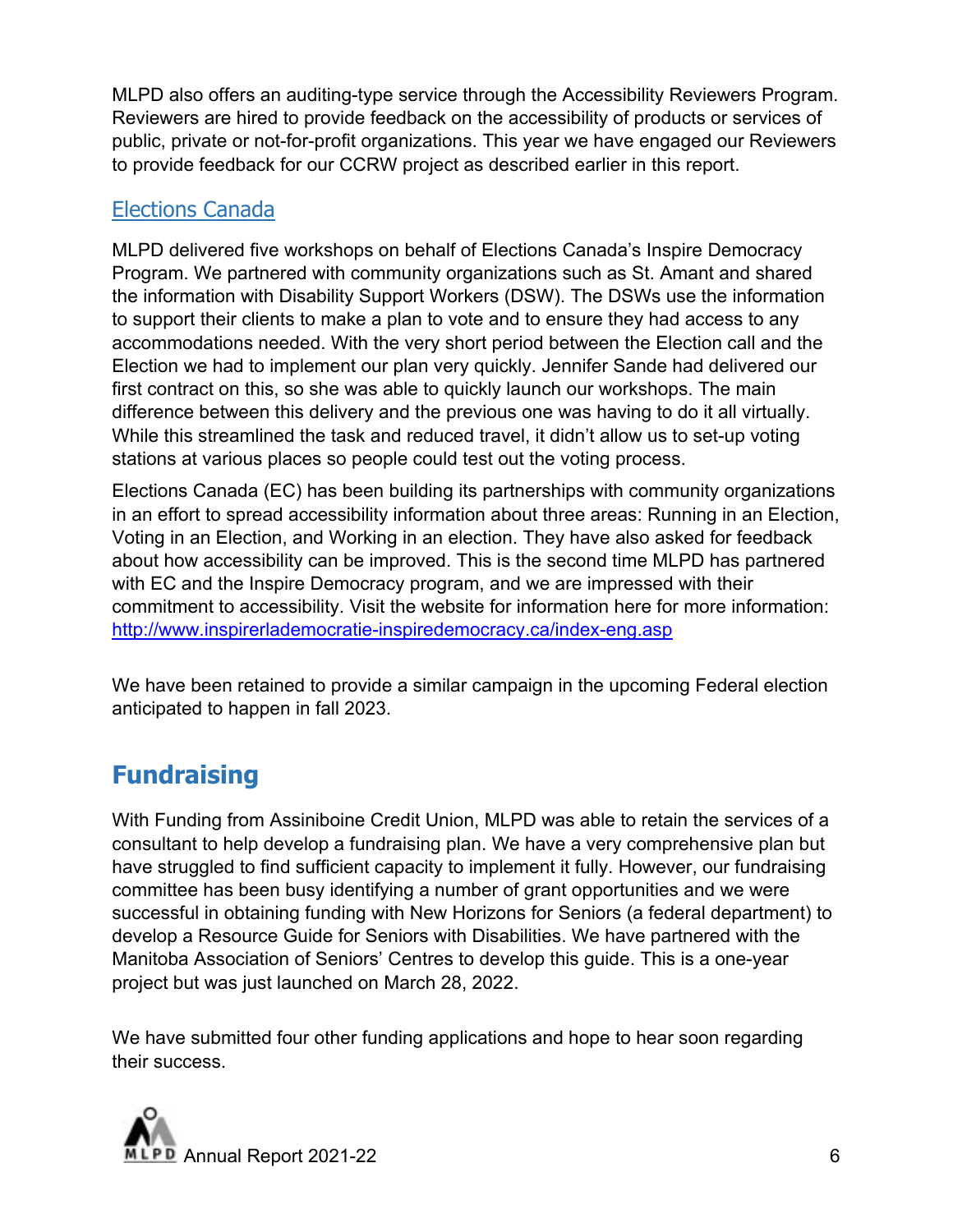## **Resources Developed by MLPD**

#### On-line self-paced learning related to the Accessibility for Manitoban's Act

#### 1. **Accessible employment:**

Individuals may register and log into their customized portal or learners can browse the resource at their leisure. Browsing does not provide tracking on individual progress. Access this training here:

https://accessibleemployment.mlpd.mb.ca/en/

#### 2. **Accessible Customer Service**

At this time this training is only available to registered learners. Please contact our Accessibility Coordinator at accessibility@mlpd.mb.ca to obtain your registration. Employers may register their employees to make this training available to their staff. This registration will allow you to track the training that your employees are taking, and it will also provide completion certificates to your staff when they have completed the training. Periodic quizzes are employed to ensure employees understand the material.

https://accessibility.mlpd.m b.ca/account/signin.aspx

#### Developed for the MCWD Project.

- 1. The first is a series of video clips enacting conversations between an employee and their manager. Each video will deal with disability related issues that may arise in the workplace.
- 2. The second tool is a *Return to Work* resource which is a self-paced online learning tool. You may find this information useful if you are mid-career, live with a disability, and are ready to return to work after a leave or gap in employment.

Both can be found at this link

https://mlpd.mb.ca/supporting-mid-career-workers-with-disabilities-resources/

#### Human Rights Training

1. Empower U: Learn to Access Your Disability Rights Training on Canadian Human Rights, the Convention on the Rights of Persons with Disabilities (CRPD) and its Optional Protocol (OP) training aims to increase awareness of how to address discrimination using more familiar Canadian human rights laws such as Human Rights Codes and the newer international Convention on the Rights of Persons with Disabilities (CRPD). This is training for persons with disabilities by persons with disabilities.

The self- paced learning link is here https://crpd.mlpd.mb.ca/en/

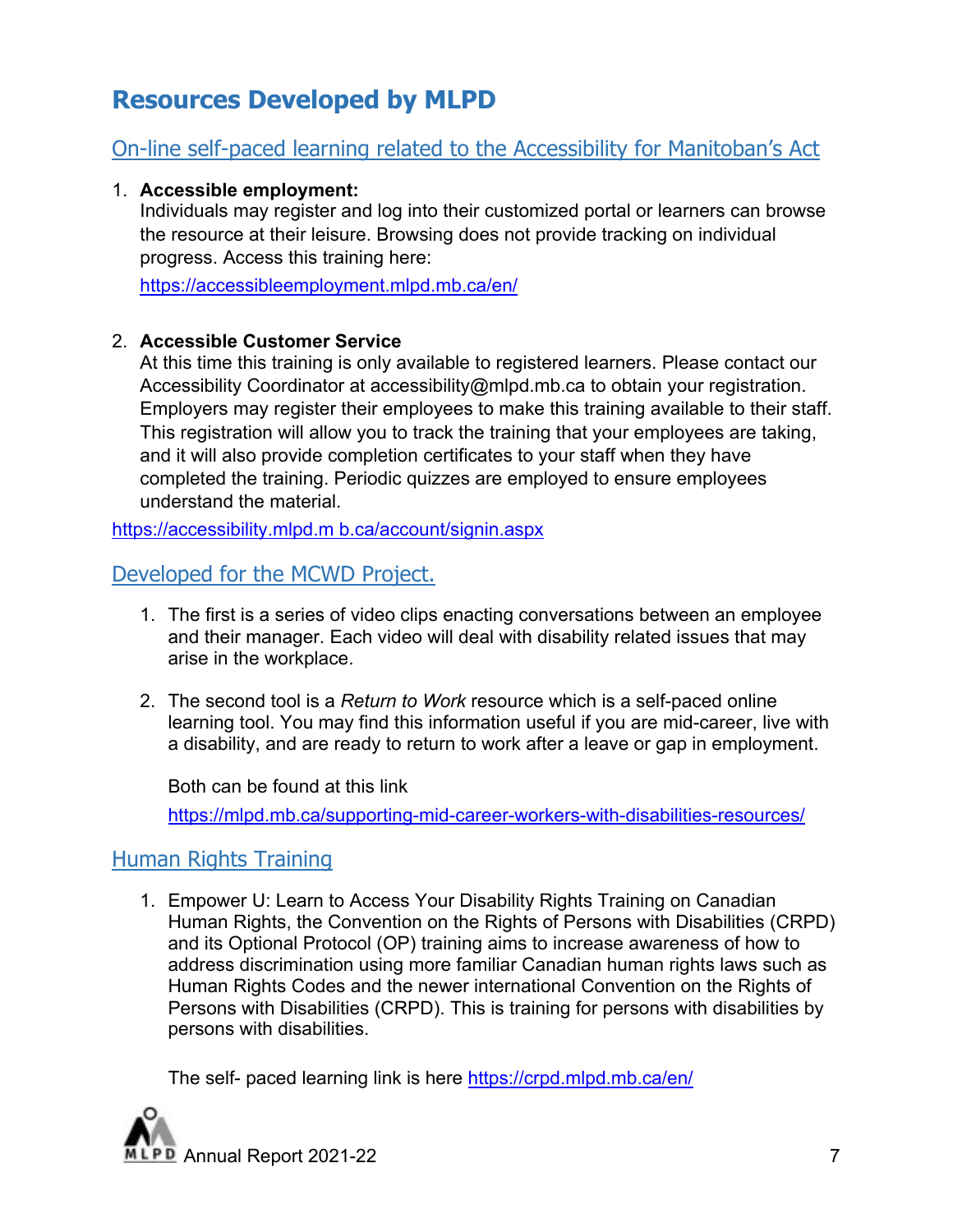## **Council of Canadians with Disabilities (CCD) Report for 2021-22**

The 2021-22 fiscal year has been a very busy year for the Council of Canadians with Disabilities.

Our work continues on our three-year transition project which is focusing on the following three objectives:

- Developing and implementing CCD's business and strategic plan to move our work forward.
- Working on investigating the feasibility for a national consumer driven, disability support navigation service to assist persons with disabilities to effectively navigate the complex overlapping systems of disability supports and financial assistance.
- Reviewing and relaunching the website.

The following provides a high-level overview of key undertakings during the year on that project.

Strategic Plan – CCD continues to implement the strategic plan. At the last Annual General Meeting, it was decided to create a Finance Committee, a Human Resources Committee, and a Technology Committee. These Committees have been established and are working to support the work of the Executive Committee. Each of these committees has a member of the Executive Committee involved in the work. We also now have a Governance Committee that has been reviewing the Bylaws as well as policies and procedures.

One of the key points of the Strategic Plan was for CCD to become more inclusive. To operationalize this objective, CCD has revised its Bylaws to create additional member at large positions. There are now designated positions that are appointed from the following communities: racialized persons with disabilities, Indigenous persons with disabilities, 2SLGBTQA+ persons with disabilities, youth with disabilities and two undesignated positions. Along with the Member-at-Large on the Executive Committee, the aforementioned will be working to develop an intersectional disability human rights lens for CCD to use in all its work.

The Bylaws have been amended so there are now staggered terms of office for the Executive Committee, which will provide greater continuity for the Executive Committee. With staggered terms, there will always be a mix of experienced and newer members serving on the Committee, thus decision making can be informed by knowledge of corporate history.